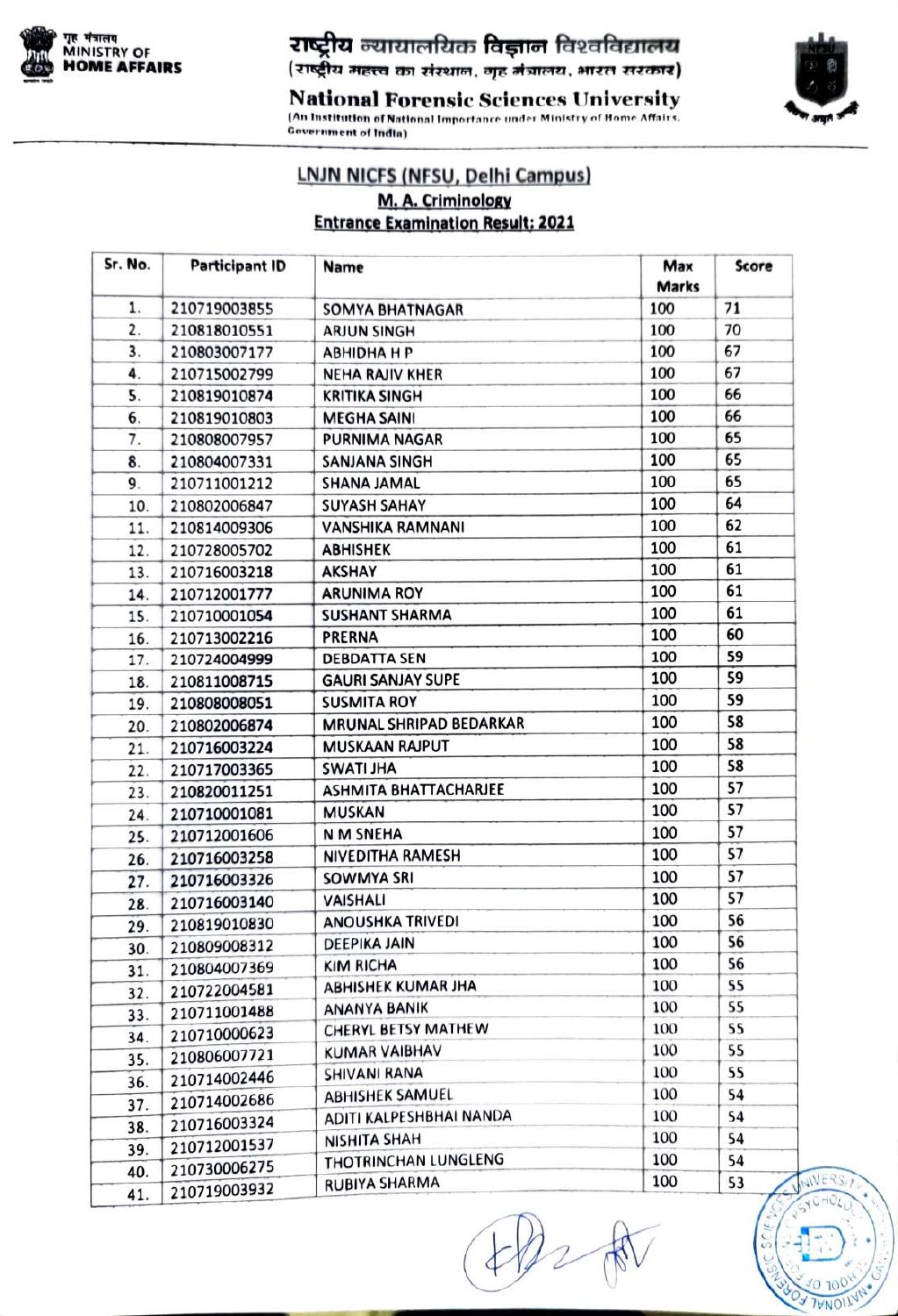

## राष्ट्रीय न्यायालयिक विज्ञान विश्वविद्यालय<br>(राष्ट्रीय महत्त्व का संस्थान, गृह मंत्रालय, भारत सरकार)



National Forensic Sciences University **AN INSTITUTION IS OCCLETED OF THE ORDER STATES (An Institution of National Importance under Ministry of Home Affairs,**<br>Government of India)

| 42. | 210728005627        | <b>ABHISHEK SINGH</b>                   | 100 | 52            |
|-----|---------------------|-----------------------------------------|-----|---------------|
| 43. | 210722004675        | DIKSHA SHARMA                           | 100 | 52            |
| 44. | 210710000711        | DIYA LAL                                | 100 | 52            |
| 45. | 210729006016        | <b>KRATIKA KESHARWANI</b>               | 100 | 52            |
| 46. | 210719003996        | <b>NIMISHA CU</b>                       | 100 | 52            |
| 47. | 210715002776        | ROYMAA HALDER                           | 100 | 52            |
| 48. | 210821011736        | SHARNAM KANAIYALAL JETHWANI             | 100 | 52            |
| 49. | 210710000937        | SIDDHI JAYENDRA KADAM                   | 100 | 52            |
| 50. | 210711001366        | HARSH ASHWINKUMAR MOTHALIYA             | 100 | 51            |
| 51. | 210719003934        | <b>RAHUL TRIPATHI</b>                   | 100 | 51            |
| 52. | 210820011074        | HIMANSHI SHARAN                         | 100 | 50            |
| 53. | 210719003800        | PRATIBHA KUNKAL                         | 100 | 50            |
| 54. | 210710000757        | DIVYA KHANDELWAL                        | 100 | 49            |
| 55. | 210709000268        | <b>SWIKRITI BARMAN</b>                  | 100 | 48            |
| 56. | 210818010300        | <b>SHAHLAK</b>                          | 100 | 47            |
| 57. | 210715002789        | <b>AISHWARYA</b>                        | 100 | 46            |
| 58. | 210817010166        | D ANGELIN PRATIBHA                      | 100 | 46            |
| 59. | 210710000925        | <b>MANOJKUMAR G</b>                     | 100 | 46            |
| 60. | 210713002311        | PALAK VIPUL GUJARATHI                   | 100 | 46            |
| 61. | 210710000914        | <b>JATINDER WADHWA</b>                  | 100 | 45            |
| 62. | 210820011133        | <b>KOMAL CHOUDHARY</b>                  | 100 | 45            |
| 63. | 210709000393        | PAAYAS KUCHERIA                         | 100 | 45            |
| 64. | 210807007767        | <b>SARVI PARNAMI</b>                    | 100 | 45            |
| 65. | 210818010295        | <b>SONA KUMARI</b>                      | 100 | 44            |
| 66. | 210720004165        | UMA MAHESWARA RAO GANJI                 | 100 | 44            |
| 67. | 210720004241        | <b>VAISHNAVI KAUSHIK</b>                | 100 | 44            |
| 68. | 210725005123        | YOGESH BIDHURI                          | 100 | 44            |
| 69. | 210719004003        | <b>MANOJ YUVARAJ</b>                    | 100 | 43            |
| 70. | 210730006227        | <b>PARDEEP KUMAR</b>                    | 100 | 43            |
| 71. | 210714002589        | <b>VARUN KUMAR</b>                      | 100 | 43            |
| 72. | 210821011454        | <b>HIMANI MOULIK</b>                    | 100 | 42            |
|     | 210819010804<br>73. | SNEHAL JAYRAM KALKHAIR                  | 100 | 42            |
|     | 210810008371<br>74. | <b>ANJU TOMY</b>                        | 100 | 41            |
|     | 210803007157<br>75. | <b>VANITA</b>                           | 100 | 38            |
|     | 210712001902<br>76. | <b>DHRITISNATA SAIKIA</b>               | 100 | 37            |
|     | 210820011089<br>77. | <b>SHIV JHINGAN</b>                     | 100 | 37            |
|     | 210710001063<br>78. | PARVATHY MADHU KUMAR                    | 100 | 27            |
|     |                     | STUDENTS ABSENT IN ENTRANCE EXAMINATION |     |               |
| 1.  | 210821011963        | <b>ADITHYAKUMAR CV</b>                  |     |               |
| 2.  | 210711001137        | <b>ADITYA PRASAD RATH</b>               |     |               |
|     | 210727005414<br>3.  | <b>AIYUSH RATHEE</b>                    |     |               |
|     | 210715002953<br>4.  | AKSHITI VIJAY PITRODA                   |     |               |
|     | 210709000379<br>5.  | <b>ALISHA RATH</b>                      |     |               |
|     | 210809008105<br>6.  | <b>ALISHA VIJAY</b>                     |     |               |
|     | 210801006680<br>7.  | <b>AMRITHA S</b>                        |     |               |
|     | 210819010604<br>8.  | <b>ANAND MISHRA</b>                     |     |               |
|     | 210713002150<br>9.  | <b>ARUNIMA</b>                          |     | <b>CONFRO</b> |
|     |                     |                                         |     |               |